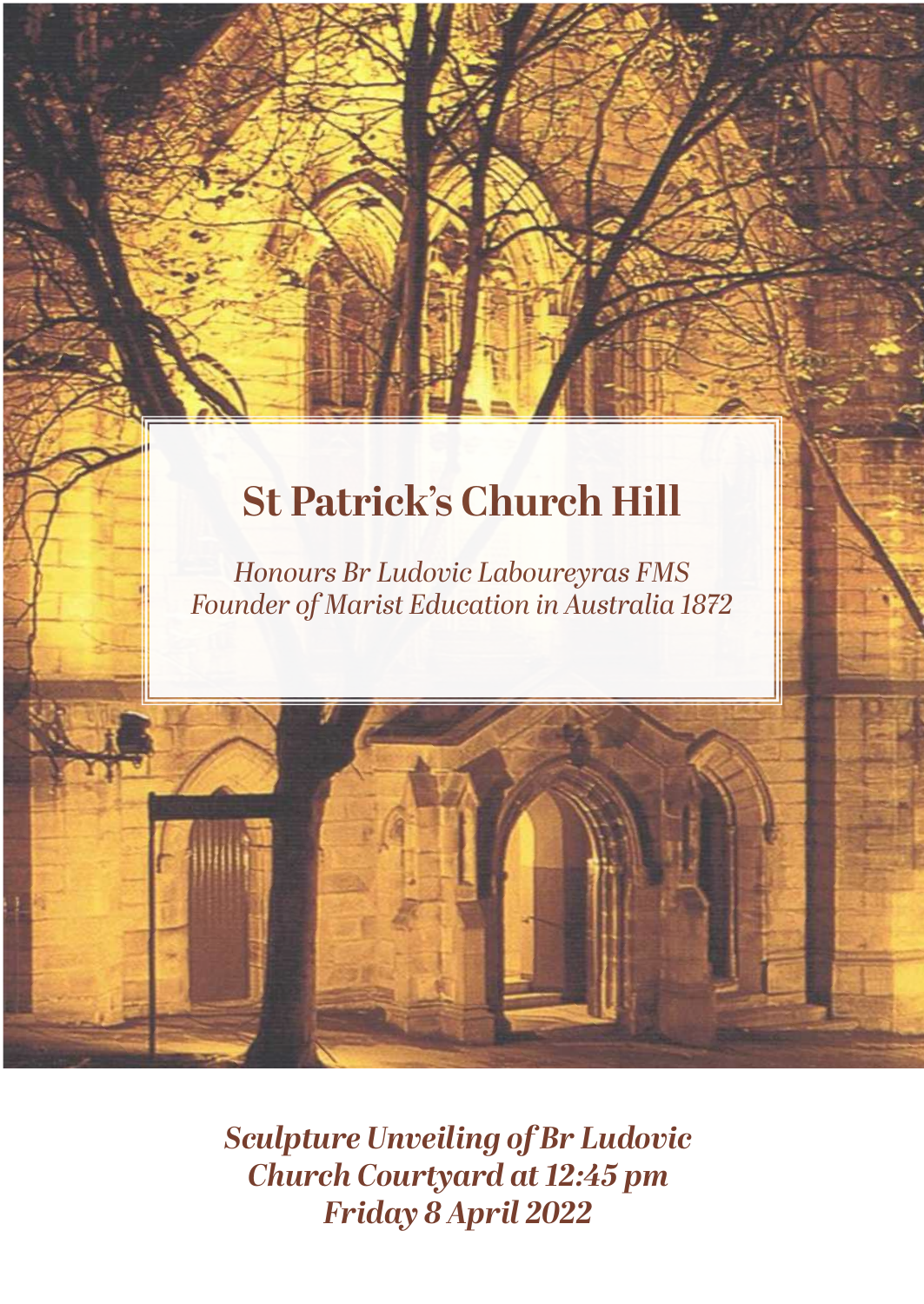St Patrick's, opened in 1844, is the oldest Catholic church in Sydney.

It was only 28 years old when Br Ludovic and his companions, arrived in Sydney in 1872 to establish the Marist Brothers in Australia and open the first Marist school, here in St Patrick's parish.

| <b>Sub Tuum</b>                                                             |
|-----------------------------------------------------------------------------|
| Sub tuum praesidium confugimus, confugimus<br>We fly to Thy protection,     |
| Sancta Dei Genetrix, Sancta Dei, Genetrix,<br>O Holy Mother of God          |
| Nostras deprecationes ne despicias, ne despicias<br>Despise not our prayers |
| In necessitatibus nostris,<br>and our necessities,                          |
| Sed a periculis cunctis<br>but from all dangers,                            |
| Libera nos semper,<br>deliver us always,                                    |
| Virgo gloriosa et benedicta<br>O Glorious and Blessed Virgin.               |
|                                                                             |

St Patrick's Church Hill NSW 20 Grosvenor St, The Rocks **E:** office@stpatschurchhill.org **I:** https://stpatschurchhill.org **T:** +612 9254 9800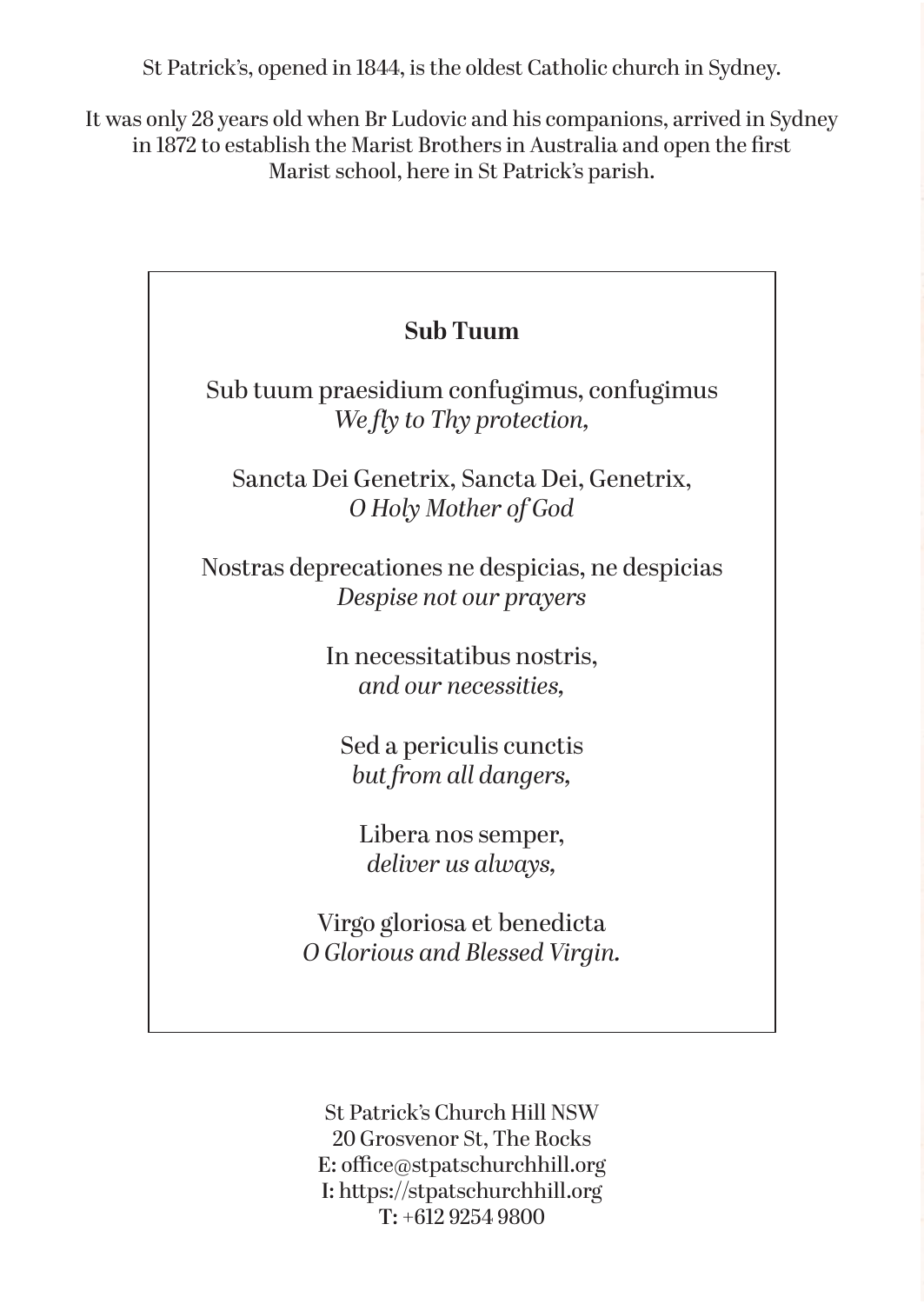#### **Order of Ceremony**

**Introduction** *Fr Peter McMurrich SM, Parish Administrator*

Reflection and Unveiling of the Sculpture *Br Peter Carroll FMS, Provincial* 

> "The Creation of Br Ludovic"  *Roger Apte, Sculptor*

Prayer of Thanksgiving and Blessing *Fr Peter McMurrich sm*

Sub Tuum

*The Parish of St Patrick's acknowledges the Cadigal people of the Eora nation as the traditional custodians of this place we now call Sydney.*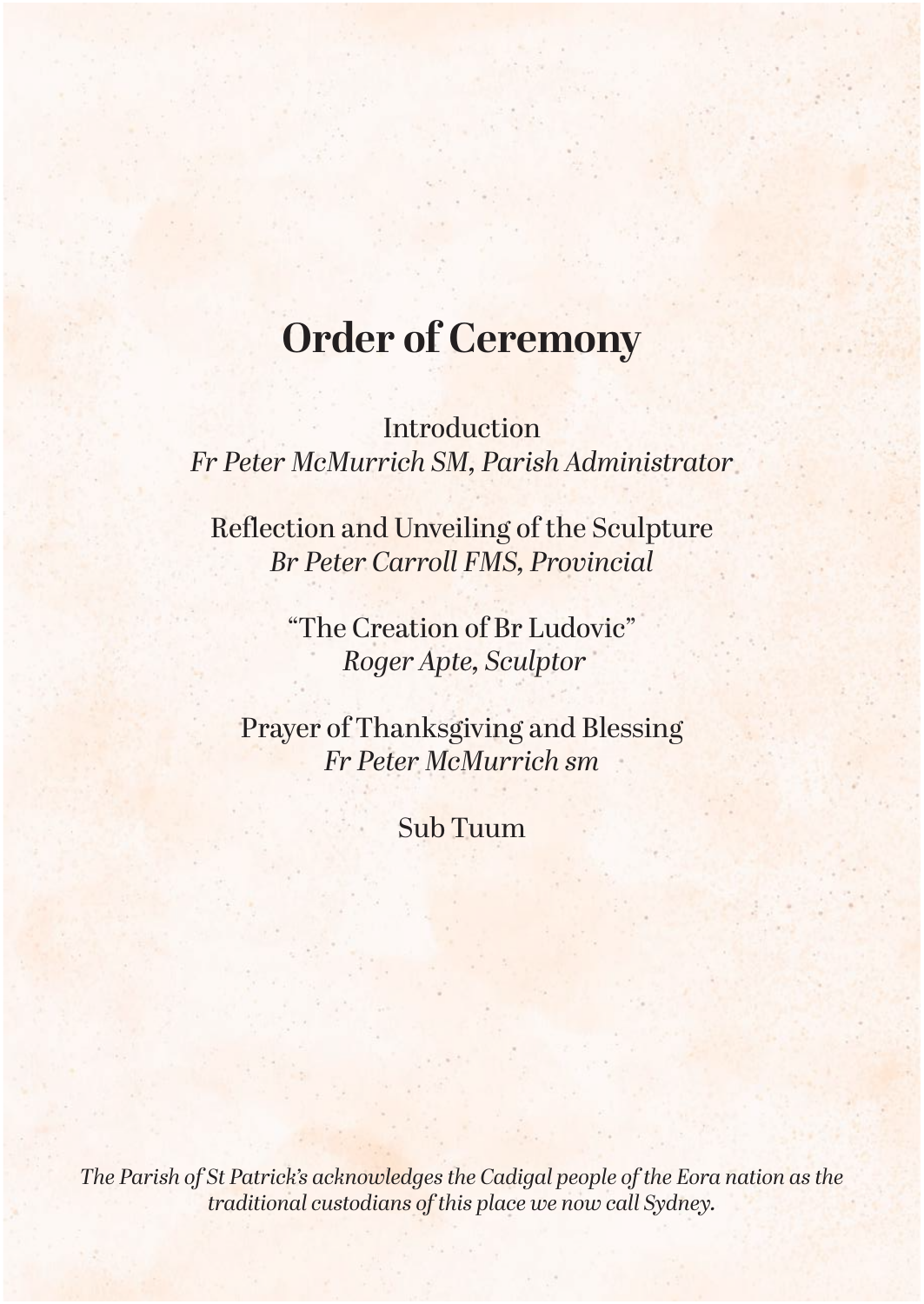

#### **The St Patrick's Historical Sculptures**



We began with *Charles O'Neill*. The St Vincent de Paul Society had two bronze sculptures made – one for their memorial to Charles O'Neill at Rookwood and one for placement here at St Pats.

Bishop Terry Brady blessed and installed the Charles O'Neill sculpture on 9 November 2018.

The Sisters of Mercy (North Sydney) sponsored a sculpture of *Sister Mary Ignatius (Elizabeth McQuoin) RSM*. Sr Ignatius arrived here in 1865 with two other Sisters of Mercy. They taught school and tended the needs of the poor in the district. This trio of Mercy Sisters became the foundation of The Monte Mercy Sisters in North Sydney. The Sisters blessed and installed the sculpture of Sister Ignatius on 15 November 2020.

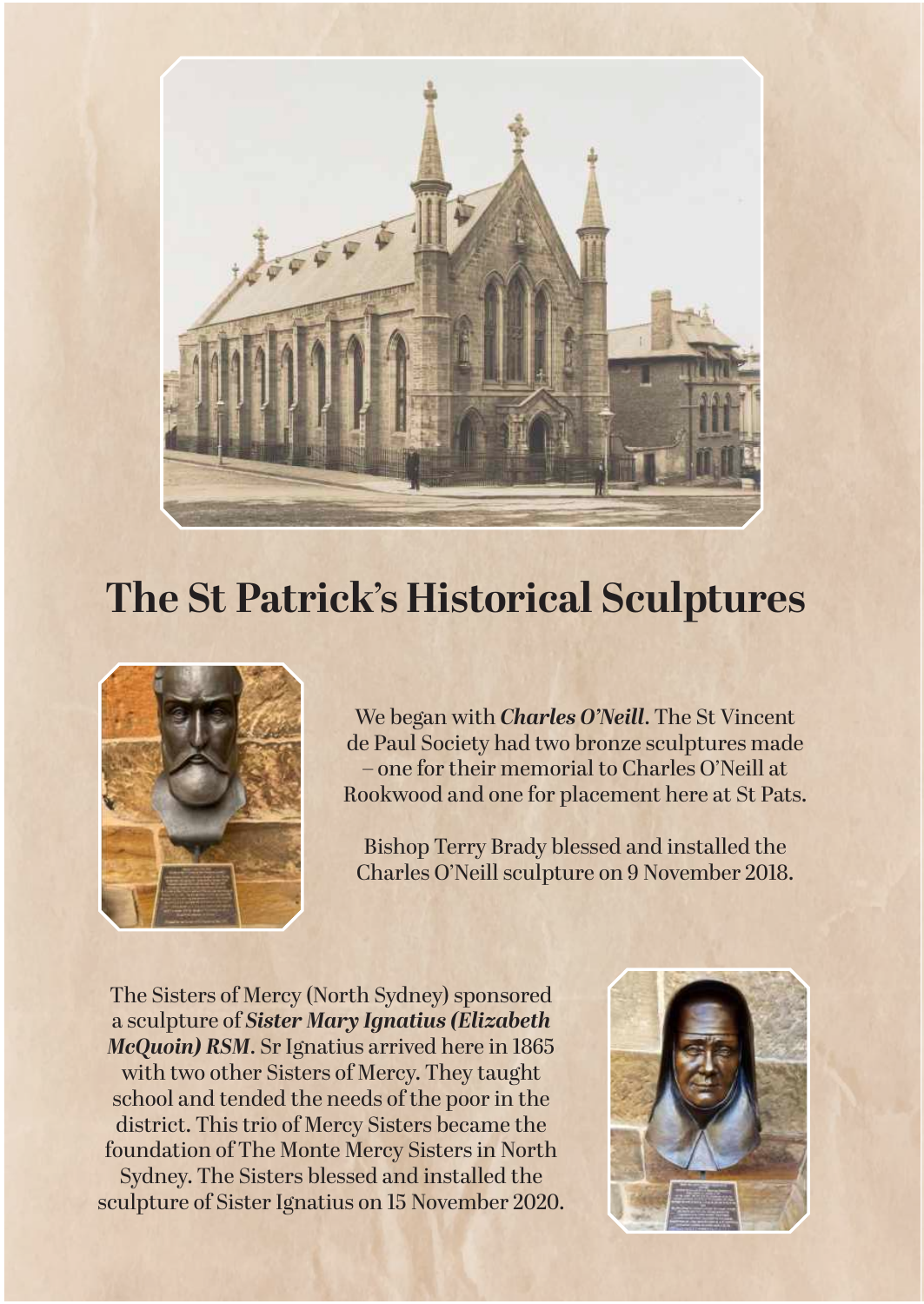

The Marist Community at St Patricks sponsored the sculpture of *Barangaroo*, and the Aquinas Academy sponsored a sculpture of *Bennelong*. Therese Ardler, whose aboriginal ancestors came from this area, was consulted and gave invaluable guidance to the sculptor, Roger Apte.



The Marist Fathers of the Australian Province and the St Patrick's Old Boys' Association have sponsored the sculpture of *Br Ludovic FMS*. Br Ludovic, with three other Marist Brothers, started a school in Harrington Street on 8 April 1872, the first of more than 100 schools to be founded by the Marist Brothers around Australia, New Zealand and the Pacific.



The Sisters of St Joseph (North Sydney) are sponsoring a sculpture of *St Mary of the Cross (Mary MacKillop) RSJ*. Mary MacKillop lived in the Parish of St Patrick's for two short periods in the 1880s. Roger Apte will be the sculptor.

The other five sculptures – of *William Davis*, who donated the land on which the St Patrick's church is built; *Archdeacon McEncroe*, who was parish priest at St Patrick's, 1861-1868*; Fr Joseph Monnier SM*, the first Marist parish priest of St Patricks, 1868-1874; *Fr Pierre Piquet SM*, who ministered at St Patrick's for 56 continuous years; and *Fr Daniel Hurley SM*, the first non-French Marist to be parish priest, 1926-1934, 1939-1944 and 1955-1963 – will be completed by sculptors from the Tom Bass Sculpture Studio School.

> We welcome donations towards this project. Please contact *Fr Michael Whelan SM* on 9254 9800.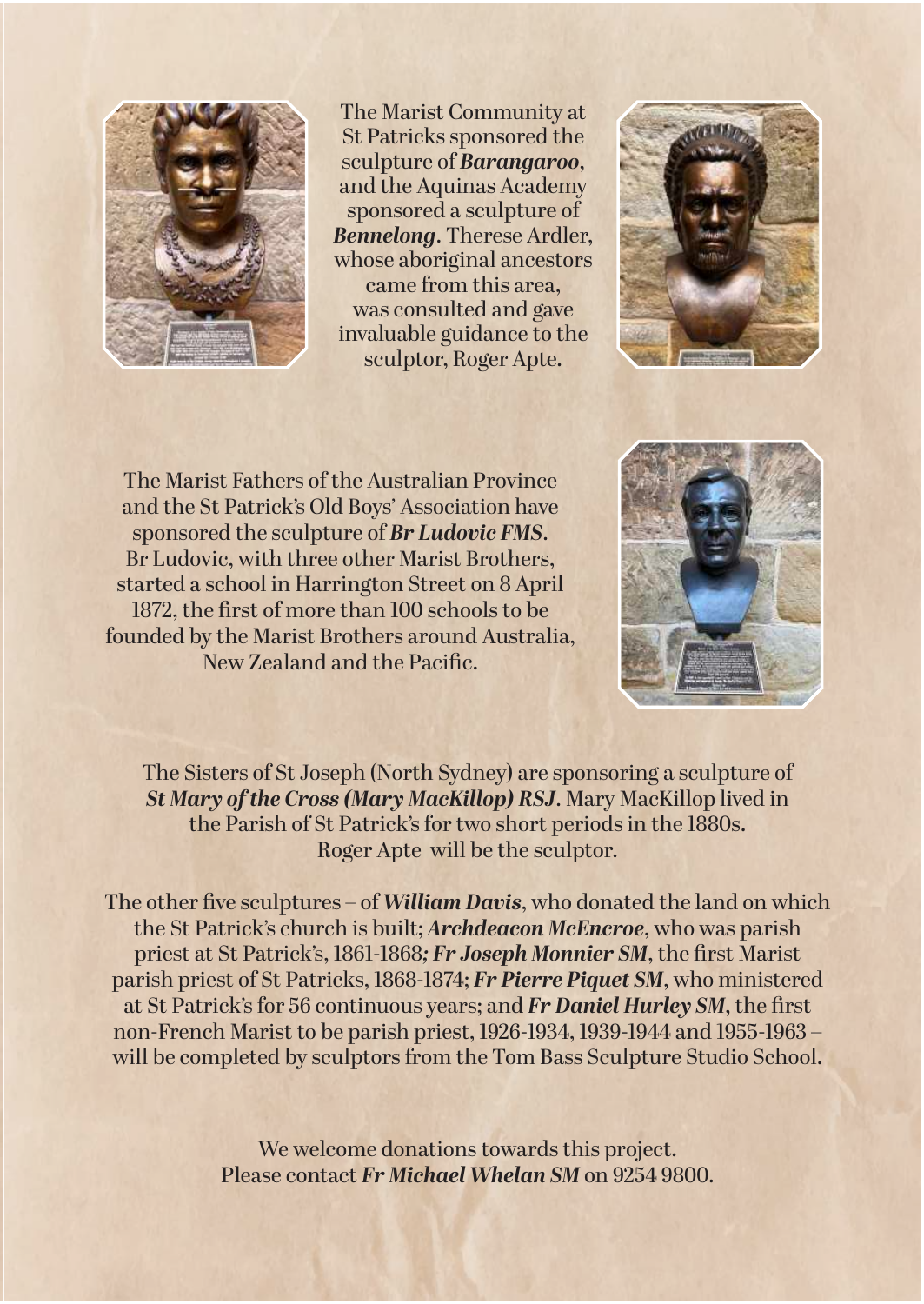# **"Must See" Features in St Patrick's Church**





*Icons:* at the rear of the church, to the left and right as you enter, are icons of Marcellin Champagnat, founder of the Marist Brothers, and Mary McKillop, Australia's first saint (who regularly attended Mass at St Patrick's). Both icons are the work of Michael Galovic.

*Statue of St Patrick:* Everyone's favourite statue is the church's patron, St Patrick, who keeps a benevolent eye on proceedings from the front, lefthand corner of the church. Many other statues can be seen high on their pedestals along the church walls, mostly dating from the early years of the 20th century and imported from France.

*Baptismal Font:* Just forward of the sanctuary, on the right-hand side, is the spectacularly beautiful baptismal font, added to the church in 1882. Adjacent to the font, now housed in a wall alcove, is a decorative tabernacle, originally part of the font, and designed for the storing of the sacred oils.

*High Altar:* The attention of the visitor to St Patrick's is immediately drawn to the imposing high altar, its highly polished brass lending a warmth to the whole interior. The altar was crafted in Paris and installed in the church in 1889.

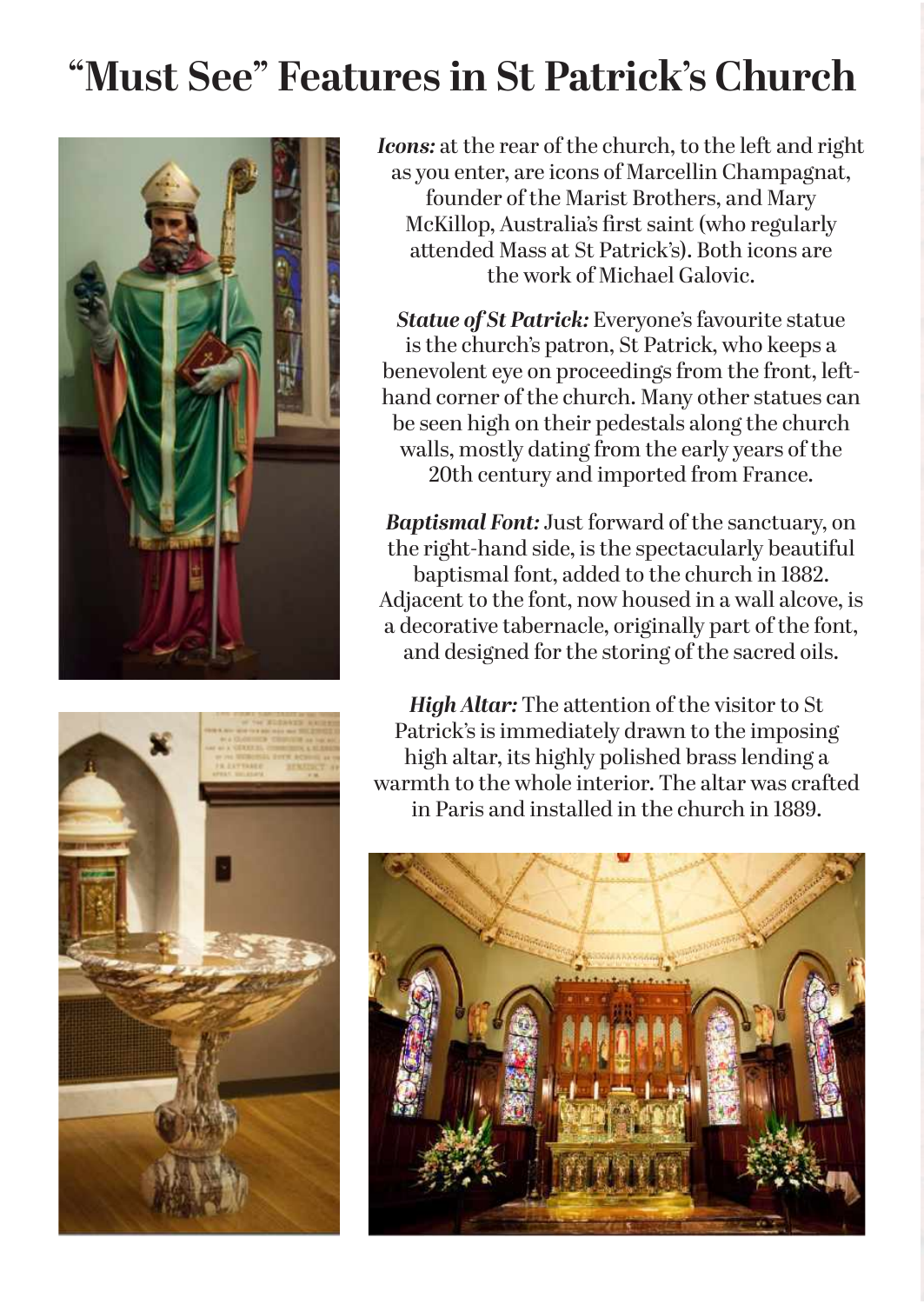#### **The Church Courtyard**



*Historical Figures:* On 8 April 2022, a bronze bust of Br Ludovic FMS, was unveiled in the church courtyard, joining representations of four other individuals associated with the history of St Patrick's: Bennelong, Barangaroo, Mother Mary McQuoin, and Charles O'Neil. Other works will shortly be commissioned and added.

 *Sisters of Mercy Convent and Chapel:* Opposite the church is the three storey former convent of the Sisters of Mercy, now serving as the parish presbytery. The linked convent chapel (1876) has been fully restored, and now serves as St Patrick's courtyard coffee shop.





*Display of Church Memorabilia in Church Crypt:* Entry to the church crypt is from the courtyard, where various items of church memorabilia are on permanent display.